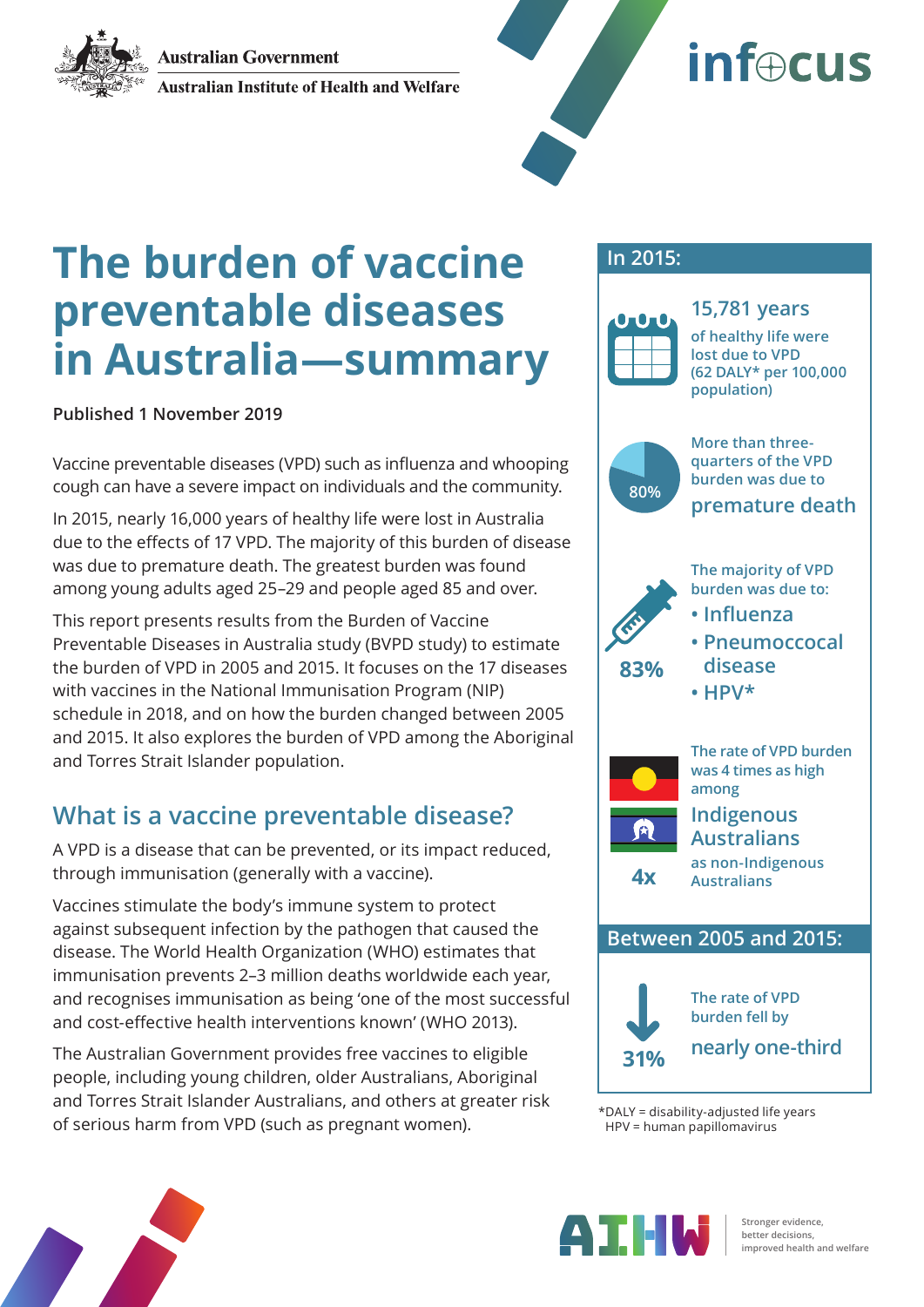The NIP schedule sets out which vaccines are provided at which ages (Table 1).

| Chickenpox (varicella) | Diphtheria                      | Haemophilus influenzae type b (Hib) |
|------------------------|---------------------------------|-------------------------------------|
| Hepatitis $A^{(a)}$    | Hepatitis B                     | Human papillomavirus (HPV)          |
| Influenza              | Measles                         | Meningococcal disease (invasive)    |
| Mumps                  | Pneumococcal disease (invasive) | Poliomyelitis                       |
| Rotavirus              | Rubella                         | Shingles (herpes zoster)            |
| Tetanus                | Whooping cough (pertussis)      |                                     |

**Table 1: Diseases for which vaccines are available under the NIP, 2018**

(a) Vaccine is available under the NIP for Aboriginal and Torres Strait Islander children living in Queensland, Western Australia, South Australia and the Northern Territory.

*Note:* The NIP schedule specifies the ages and at-risk groups for which individuals are eligible for free vaccination under the NIP. The latest version of the schedule is available at https://www.health.gov.au/health-topics/immunisation.

# **What is burden of disease?**

Burden of disease analysis measures the combined impact of living with illness and injury (non-fatal burden) and dying prematurely (fatal burden). It takes into account age at death and severity of disease. The summary measure 'disability-adjusted life years' (or DALY) is used to count the years of healthy life lost from death (years of life lost, or YLL) and from illness (years lived with disability, or YLD).

The health loss that the DALY measures represents the difference between the current health status of the population and the ideal situation where everyone lives a long life, free of disease. Burden of disease estimates capture both the quantity and quality of life, and reflect the magnitude, severity and impact of disease and injury on the population. Because the same methods are used for all diseases, the health impacts of different diseases and injuries can be compared, making burden of disease analysis valuable for informing health policy and service planning.

The BVPD study used an incidence-based modelling approach to estimate the burden of disease. For each reference year, the analysis was based on all new cases of disease that occurred in that year, and the immediate and future consequences of those cases. This means that the future disability arising from VPD can be incorporated into the burden estimates.

This approach differs from that used in the Australian Burden of Disease Study (ABDS) (see Discussion; AIHW 2016, 2019a), so results from the 2 studies should not be directly compared.

# **What is the burden of vaccine preventable diseases?**

As a group, the 17 VPD were responsible for almost 16,000 DALY in 2015, at a rate of 62 DALY per 100,000 population. Most of the burden (80%) was due to premature death (fatal burden).

### **Burden is highest among young adults and the very old**

In 2015, the number of DALY due to VPD was highest among people aged 25–29 (12% of DALY), followed by people aged 85 and over (11%). The high burden among people aged 25–29 is because of the potential long-term outcome of developing cervical cancer after infection with the human papillomavirus (HPV).

The rate of burden was highest among infants and those aged 85 and over, at 262 and 357 DALY per 100,000 population, respectively (Figure 1). Among those aged 1–74, people aged 25–29 had the highest rate of burden (108 DALY per 100,000 population).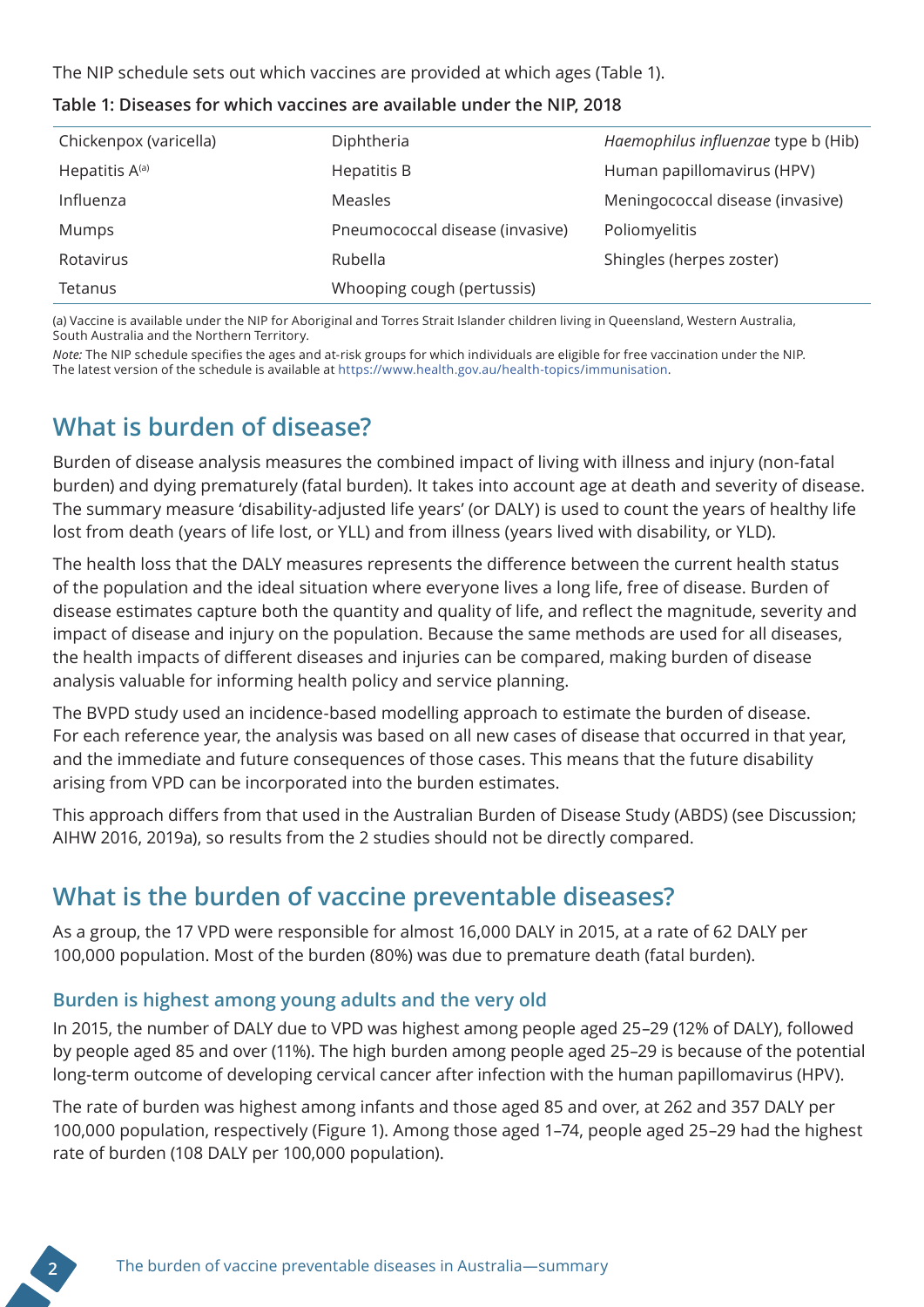

#### **Which diseases cause the most burden?**

Influenza contributed more than one-third of the total burden (5,674 DALY, 36%), followed by pneumococcal disease (3,793 DALY, 24%) and HPV (3,710 DALY, 24%) (Figure 2). Shingles contributed a further 7% to the total and meningococcal disease just over 4%. Together, these 5 diseases accounted for just under 95% of the total burden associated with diseases covered by vaccines under the NIP.



Some VPD cause severe illness and have a high burden of disease for each person with the disease (relatively high DALY per case). Other diseases may not be as severe at the individual level but, due to the large number of cases, have a greater total burden (relatively high DALY per 100,000 population, see Figure 3).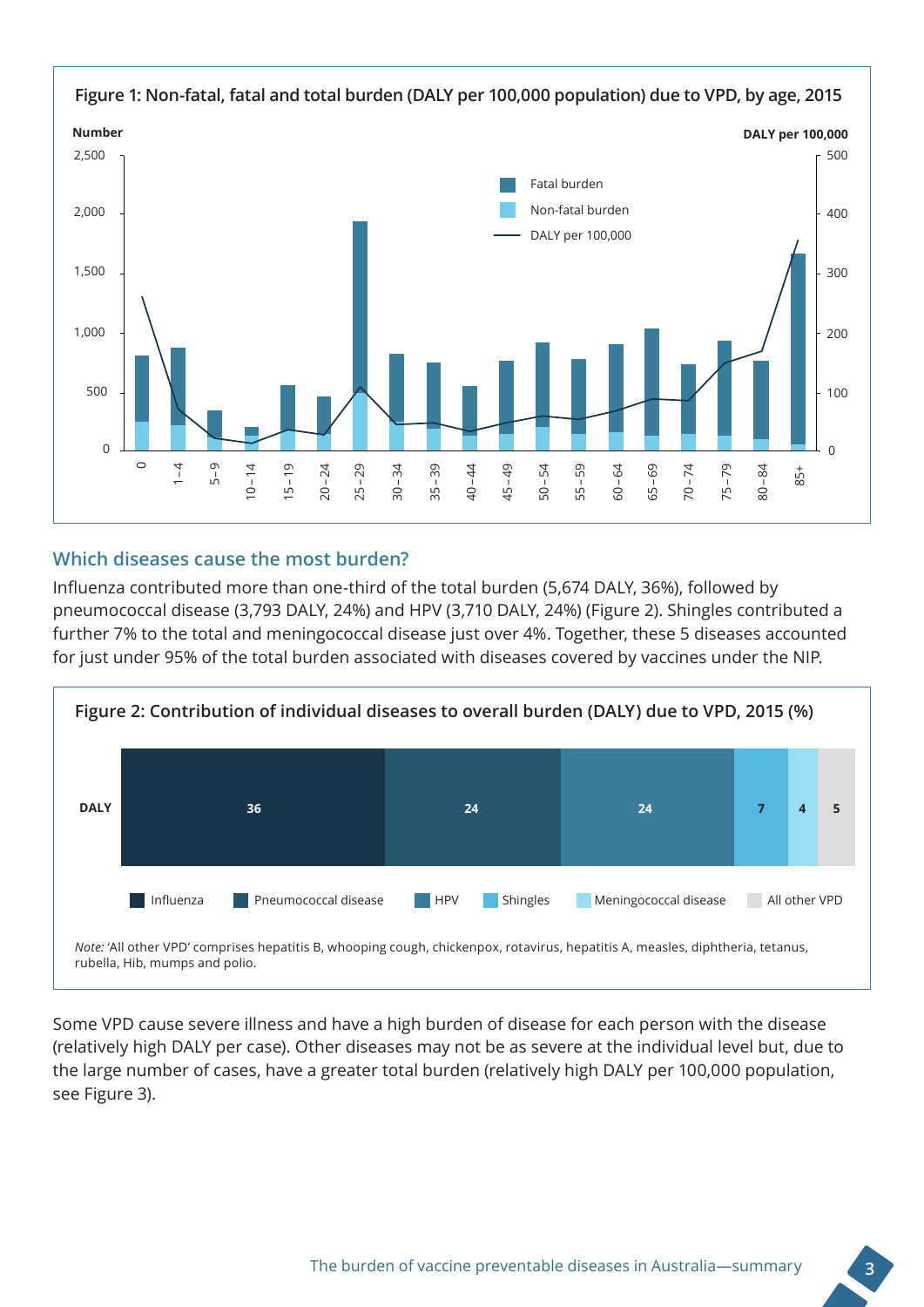Influenza has a very low disease burden at the individual level, at 0.02 DALY per case, yet it affects a large number of people, resulting in a high population burden (36% of total DALY). Meningococcal disease has a relatively high level of individual burden (3.2 DALY per case) but, due to the much lower number of cases, it contributes substantially less to the overall population burden (4% of total DALY). HPV, although potentially having serious long-term consequences and a high population burden, has a relatively low individual burden (0.01 DALY per case); although the number of HPV infections is very large, only a fraction of these (about 1 in 700) progress to cervical cancer.



2. Polio is not included in the figure as there were no new cases of polio in Australia in 2015; therefore, the burden due to polio was zero.

#### **How does burden differ by disease and sex?**

The distribution of burden between the sexes varied by disease. Males experienced a greater burden due to rubella (71%), hepatitis B (69%) and hepatitis A (57%); females experienced a greater burden due to influenza (58%) and more than 99% of the burden due to HPV. The higher rubella burden attributed to males was due to the higher number of congenital rubella syndrome cases among males.

For the other VPD, the burden was similar between the sexes.

#### **Type of burden varies by disease**

The contribution of fatal and non-fatal outcomes to the total burden by disease varied considerably (Figure 4). Fatal burden contributed at least three-quarters of the total burden for most diseases; however, less than half of the total burden was fatal for whooping cough (47%), shingles (40%) and *Haemophilus influenzae* type b (Hib) (39%). Only 6% of the burden due to rotavirus was fatal.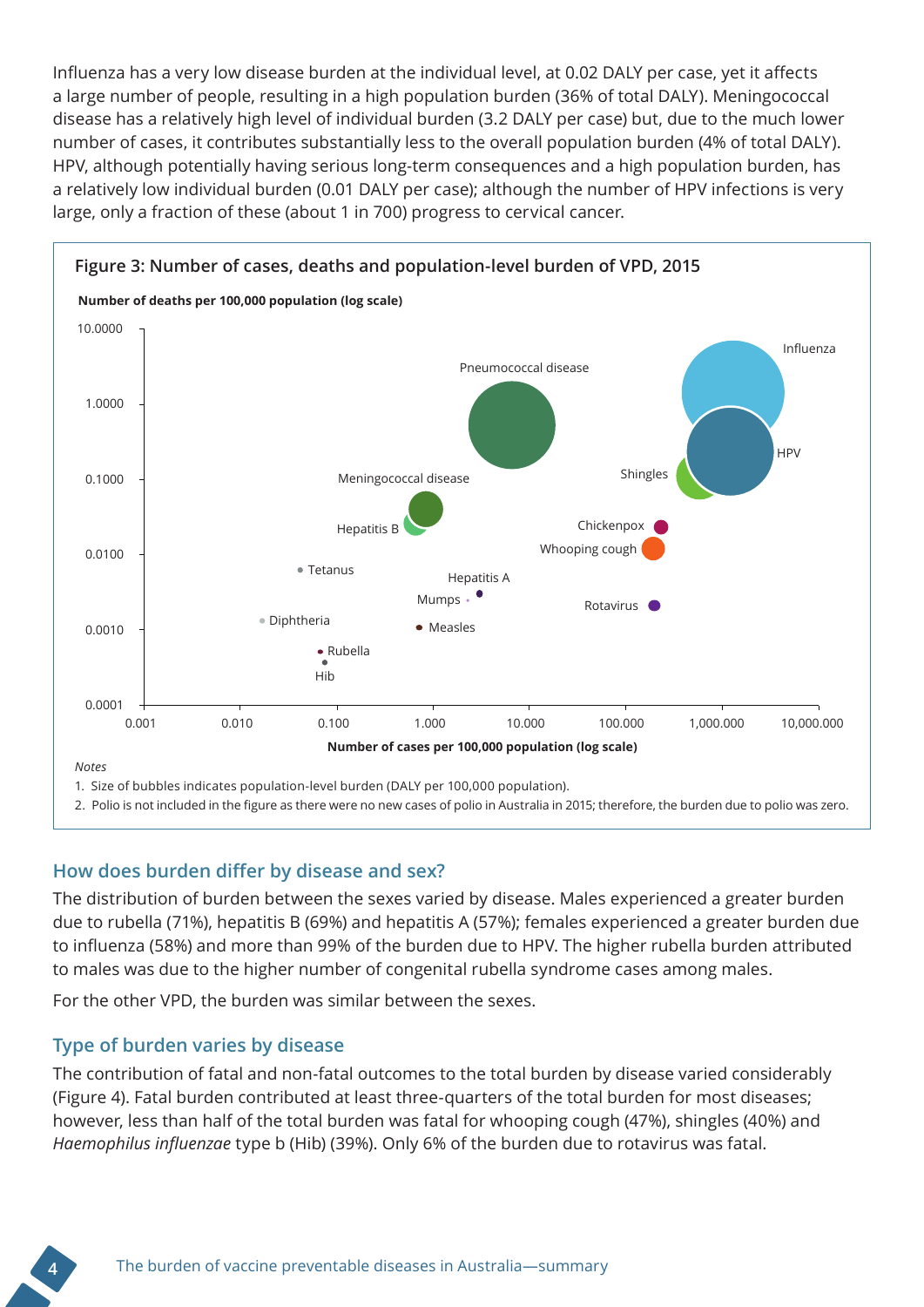| Figure 4: Proportion of fatal and non-fatal burden, by disease, 2015 |                              |      |        |  |
|----------------------------------------------------------------------|------------------------------|------|--------|--|
| Fatal burden<br>Non-fatal burden<br>Number of DALY                   |                              |      |        |  |
| 79.7                                                                 | <b>Total VPD</b>             | 20.3 | 15,781 |  |
|                                                                      |                              |      |        |  |
| 99.9                                                                 | Diphtheria                   | 0.1  | 15     |  |
| 99.6                                                                 | <b>Tetanus</b>               | 0.4  | 14     |  |
| 94.1                                                                 | Chickenpox                   | 5.9  | 107    |  |
| 93.7                                                                 | <b>Hepatitis B</b>           | 6.3  | 269    |  |
| 93.4                                                                 | <b>Measles</b>               | 6.6  | 18     |  |
| 90.2                                                                 | Influenza                    |      | 5,674  |  |
| 87.6                                                                 | <b>Mumps</b>                 |      | $6.2$  |  |
| 84.4                                                                 | <b>Hepatitis A</b>           |      | 23     |  |
| 82.1                                                                 | <b>Pneumococcal disease</b>  |      | 3,793  |  |
| 76.8                                                                 | <b>HPV</b>                   |      | 3,710  |  |
| 73.3                                                                 | <b>Meningococcal disease</b> |      | 645    |  |
| 54.9                                                                 | Rubella                      |      | 14     |  |
| 46.8                                                                 | Whooping cough               |      | 259    |  |
| 40.1                                                                 | <b>Shingles</b>              |      | 1,153  |  |
| 38.5                                                                 | Hib                          |      | 13     |  |
| 6.1                                                                  | <b>Rotavirus</b>             |      | 69     |  |

*Note:* Polio is not included in the figure as there were no new cases of polio in Australia in 2015; therefore, the burden due to polio was zero.

### **What has changed over time?**

The overall burden of VPD decreased by 13% between 2005 and 2015, from 18,060 to 15,781 DALY. After adjusting for differences in the population age structures, the rate of burden decreased by 31% over the same period, from 89.9 to 62.5 DALY per 100,000 population.

When comparing results from 2005 and 2015, it is important to note that differences in the burden may have been affected by both the cyclic epidemics of many diseases (for example, influenza and whooping cough) and changes in disease surveillance and reporting practices.

#### **Burden decreases for children aged under 5 and young adults, and rises for people aged 40 and over**

Age-specific burden rates were similar in 2005 and 2015 for those aged 5–14 and 25–39 and increased slightly for those aged 40–64. However, compared with the 2005 rates, 2015 rates were considerably lower for infants, young children and young adults aged 15–24, and considerably higher for those aged 65 and over (Figure 5). Decreased burden among young children was mostly driven by declines in the incidence of rotavirus and pneumococcal and meningococcal diseases, while the sharp decrease among young adults was driven by declines in HPV infection. The increased burden among older adults was mainly due to the increased incidence of influenza and shingles, along with greater numbers of deaths from these 2 diseases.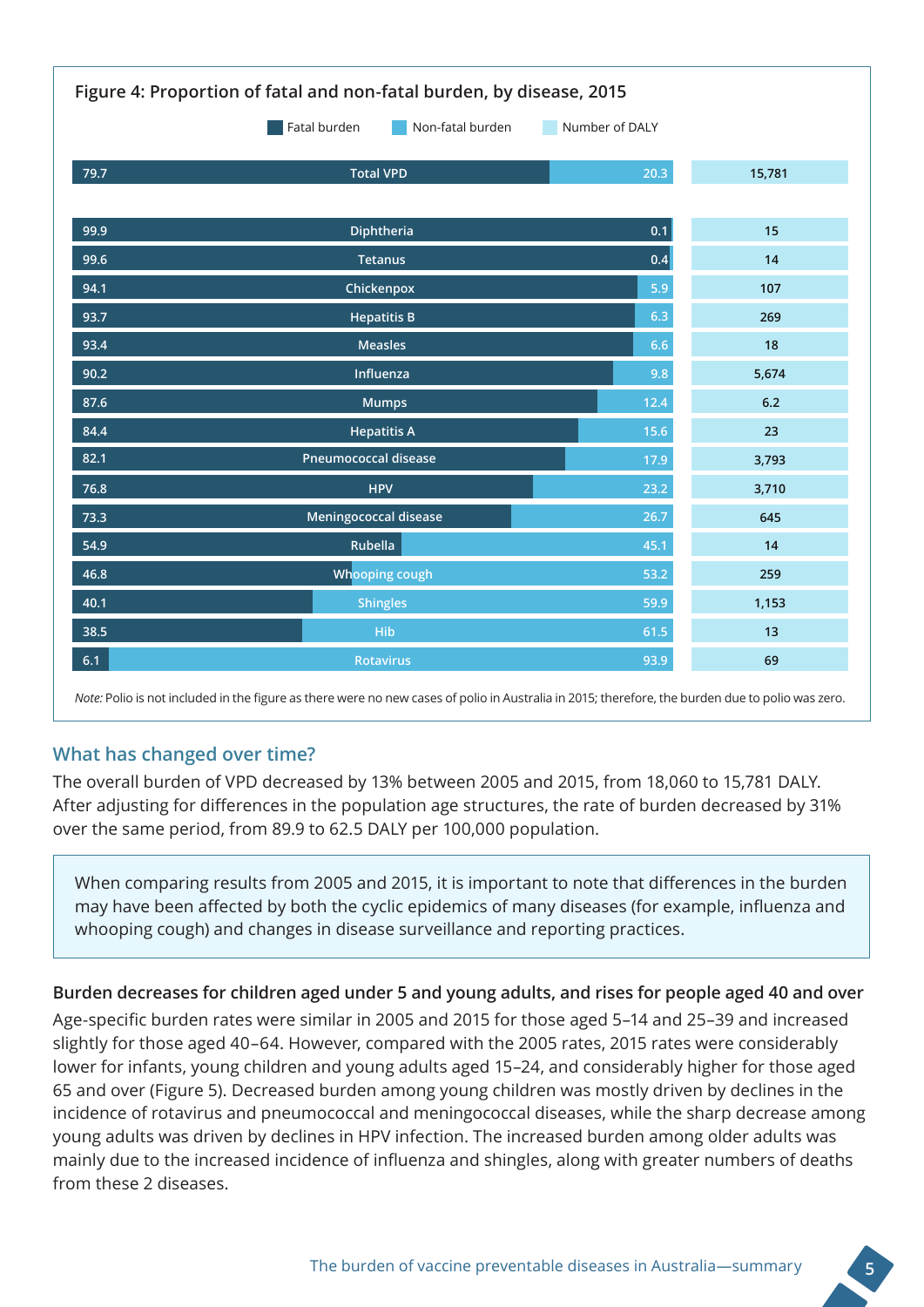

#### **Change in burden of individual diseases**

Between 2005 and 2015, the rate of burden for several VPD rose, including for:

- influenza (the rate more than quadrupled, from 4.6 to 21.1 DALY per 100,000 population)
- whooping cough (73% increase, from 0.6 to 1.1)
- shingles (44% increase, from 3.0 to 4.3) (Figure 6).

Large decreases occurred for:

- rotavirus (85% decrease, from 1.9 to 0.3 DALY per 100,000 population)
- hepatitis A (75% decrease, from 0.4 to 0.1)
- chickenpox (75% decrease, from 1.7 to 0.4)
- HPV (67% decrease, from 48.2 to 15.8)
- meningococcal disease (58% decrease, from 6.5 to 2.7)
- hepatitis B (44% decrease, from 2.1 to 1.2)
- pneumococcal disease (26% decrease, from 20.4 to 15.1).

Vaccines for the following diseases were added to, or vaccine eligibility extended on, the NIP schedule during the past 20 years:

- hepatitis B, in 2000
- meningococcal disease, in 2003
- chickenpox, hepatitis A and pneumococcal disease, in 2005
- HPV and rotavirus, in 2007.

The rankings for most of the top 10 individual diseases changed between 2005 and 2015; for example, influenza went from fourth to first and meningococcal disease went from third to fifth (Figure 6).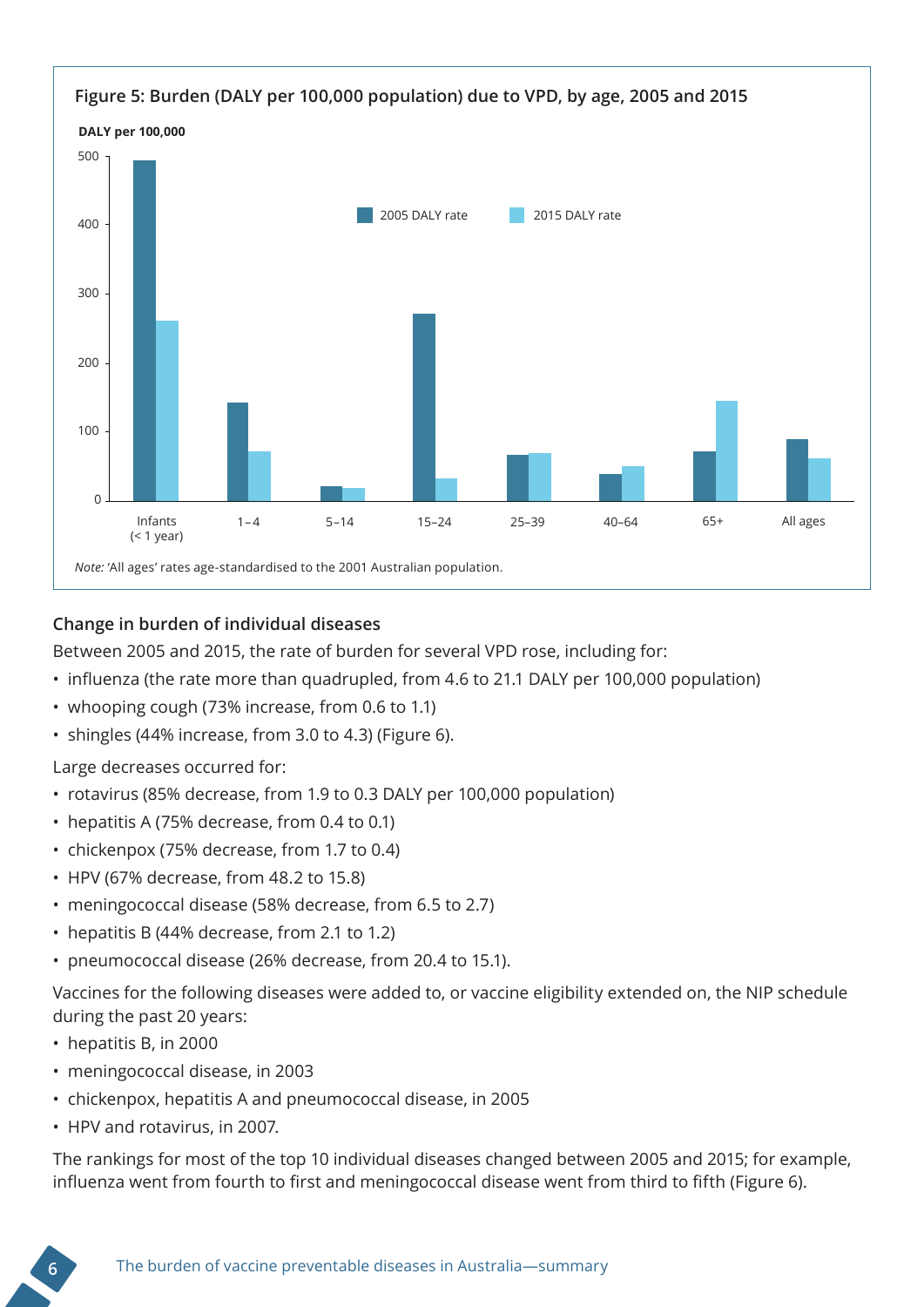**Figure 6: Individual burden (DALY per 100,000 population) and rankings of top 10 VPD, 2005 and 2015** 



*Notes*

1. Rates age-standardised to the 2001 Australian population.

2. Hib, rubella, diphtheria, measles, mumps and tetanus are not included in the figure as each disease had an ASR of less than 0.2 DALY per 100,000 population for both 2005 and 2015.

3. Polio is not included in the figure as there were no new cases of polio in Australia in 2005 or 2015; therefore, the burden due to polio was zero.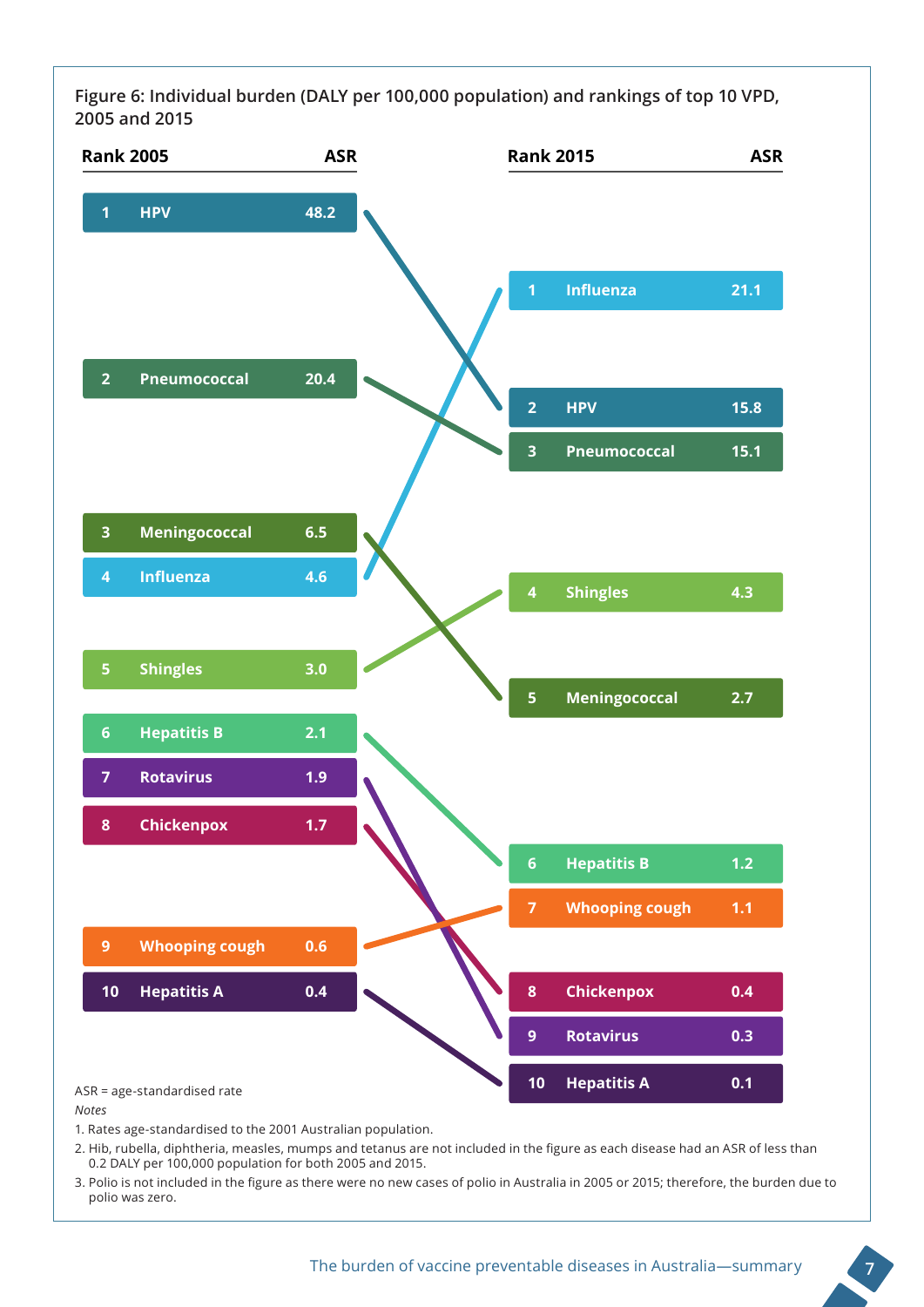# **What is the burden among Indigenous Australians?**

Due to the very small number of cases of some VPD, it was not possible to estimate the burden for all 17 of the diseases mentioned in previous sections for Aboriginal and Torres Strait Islanders. Instead, estimates were calculated for 13 diseases: chickenpox, hepatitis A, hepatitis B, Hib, HPV, influenza, measles, meningococcal disease, mumps, pneumococcal disease, rotavirus, shingles and whooping cough.

As a group, these 13 VPD were responsible for 1,552 DALY among Indigenous Australians in 2015. Most (85%) of this burden was due to premature death (fatal burden).

For these 13 VPD, the burden among Indigenous Australians was 10% of the total burden. After adjusting for differences in population age structure, the Indigenous burden rate was 4.1 times that for non-Indigenous Australians.

#### **Burden is highest in young adults and infants**

Among Indigenous Australians, the number of DALY due to VPD was highest in young adults aged 25–29 and in infants, accounting for 22% and 11% of the total DALY, respectively (Figure 7). The high burden among young adults is as a result of the potential long-term outcome of developing cervical cancer following HPV infection.

The rate of burden was highest among Indigenous infants and those aged 85 and over, at 911 and 663 DALY per 100,000 population, respectively. Among Indigenous Australians aged 1–74, young adults aged 25–29 had the highest rate of burden (587 DALY per 100,000).



*Note:* Includes chickenpox, Hib, hepatitis A, hepatitis B, HPV, influenza, measles, meningococcal disease, mumps, pneumococcal disease, rotavirus, shingles and whooping cough. Estimates of burden for diphtheria, rubella and tetanus could not be calculated by Indigenous status.

#### **Which diseases cause the most burden?**

HPV contributed the greatest proportion of the burden among Indigenous Australians in 2015 (39% of total DALY), followed by pneumococcal disease (30%) and influenza (15%) (Figure 8).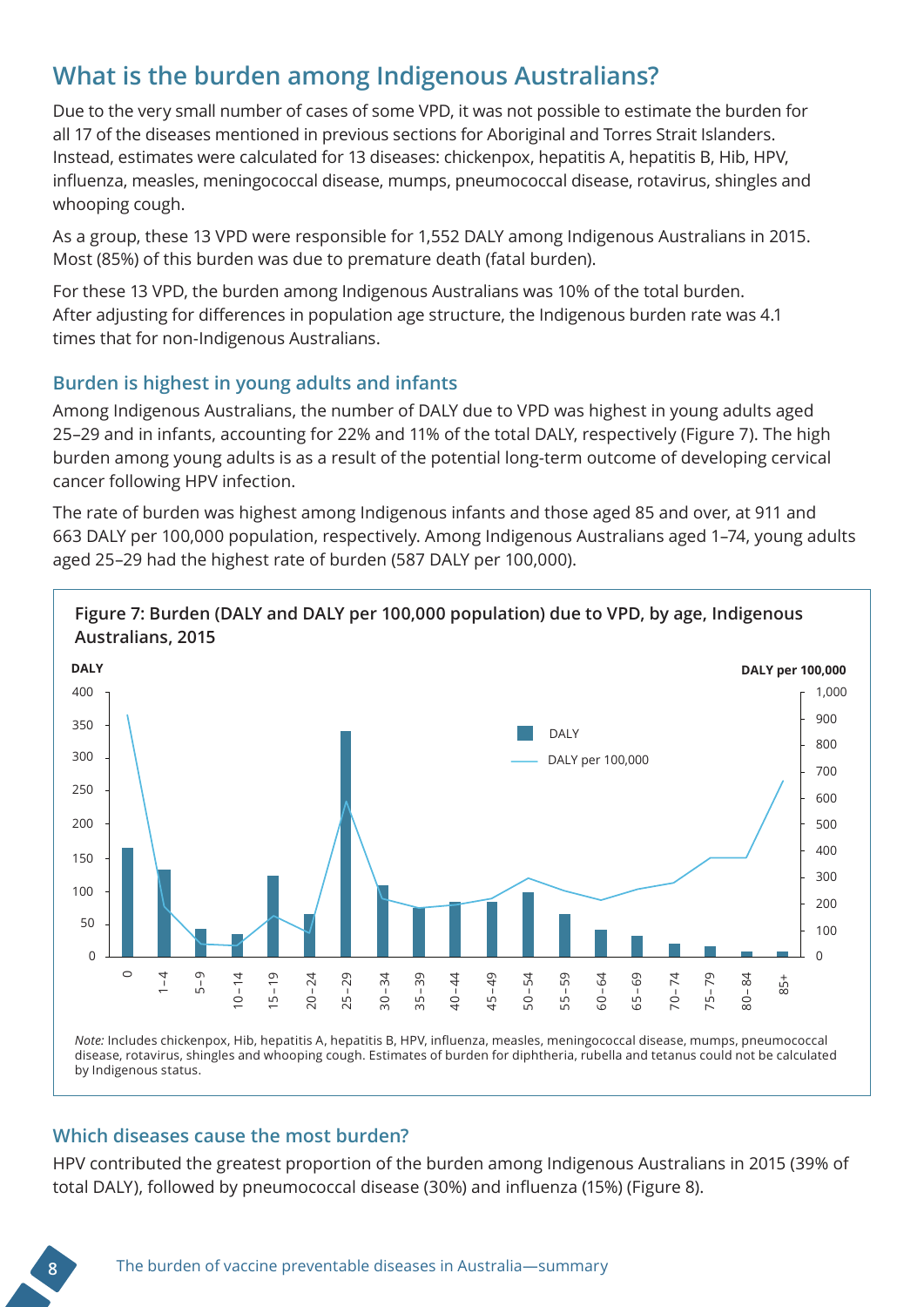

#### **How does burden differ by disease and sex?**

The distribution of burden between the sexes among Indigenous Australians varied by disease. Indigenous males experienced a greater burden due to hepatitis A (88%), Hib (67%) and meningococcal disease (61%). Indigenous females experienced greater burden due to HPV (more than 99%), hepatitis B (83%), influenza (64%), chickenpox (63%) and shingles (61%).

For the other 5 VPD, the burden was similar between the sexes.

#### **Premature death causes most burden for 9 diseases**

For 9 of the 13 diseases, fatal burden (premature death) contributed at least three-quarters of the total burden. However, more than two-thirds—or, in one case, all—of the burden for Hib (68%), shingles (72%), rotavirus (more than 99%) and chickenpox (100%) was non-fatal.

#### **What has changed over time?**

Among Indigenous Australians, the overall burden due to the 13 specified VPD decreased between 2005 and 2015. The number of DALY decreased by 45%, while the age-standardised rate decreased by 41%.

The overall rate of burden decreased from 400 to 237 DALY per 100,000 population, largely due to a decrease in the burden of HPV (from 263 to 81 DALY per 100,000 population). There were also decreases in burden for hepatitis A (98%), rotavirus (95%), Hib (81%), meningococcal disease (53%) and hepatitis B (52%). Vaccines for some of these diseases—hepatitis A, hepatitis B, HPV, meningococcal disease and rotavirus—were added to, or vaccine eligibility extended on, the NIP schedule during the past 20 years.

Between 2005 and 2015, the rate of burden among Indigenous Australians for several VPD rose, including for:

- influenza (the rate more than quadrupled, from 11.4 to 49.4 DALY per 100,000 population)
- shingles (91% increase, from 3.6 to 6.9 DALY per 100,000)
- whooping cough (56% increase, from 1.0 to 1.5 DALY per 100,000)
- pneumococcal disease (16% increase, from 67.5 to 78.3 DALY per 100,000) (Table 2).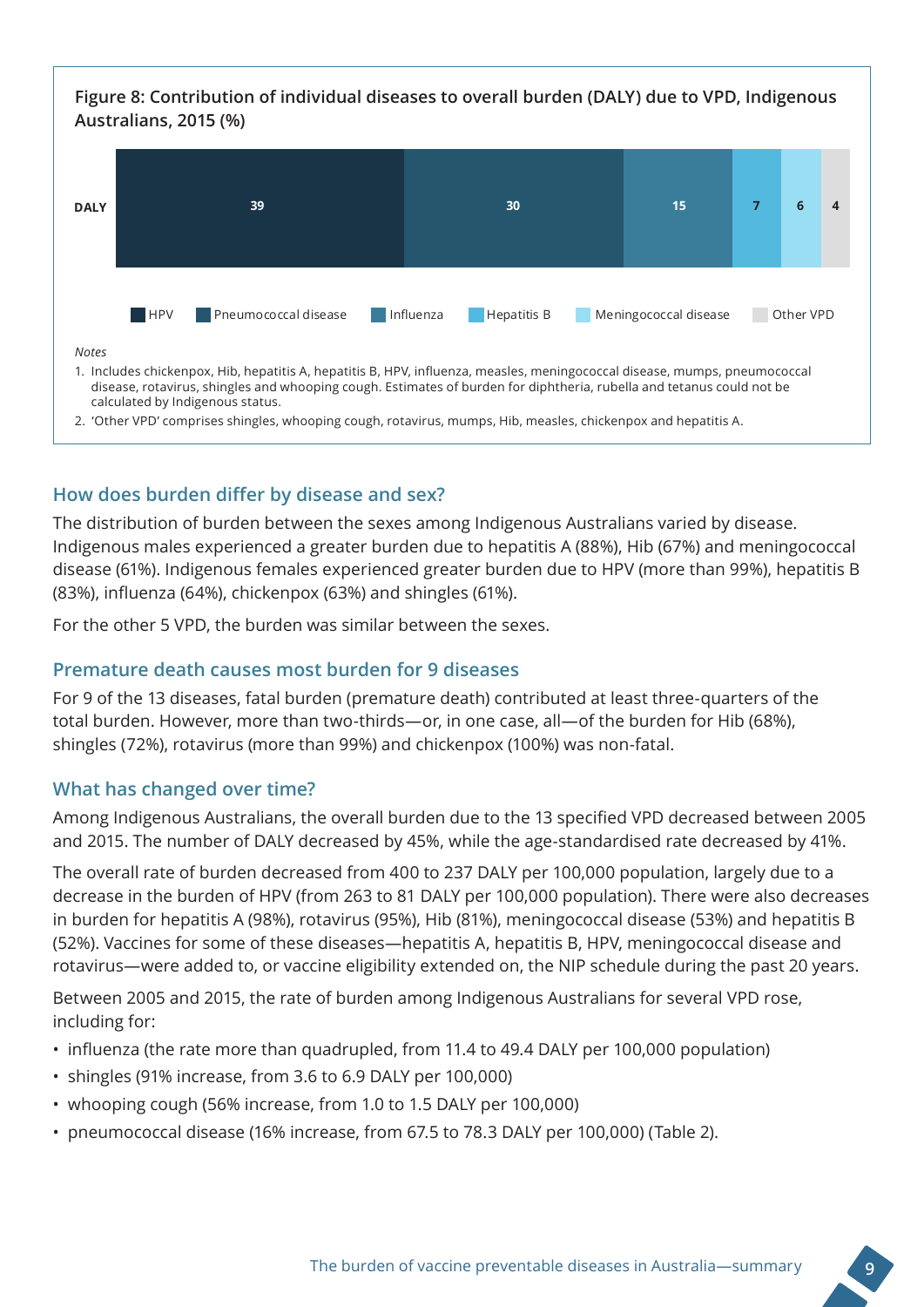#### **Table 2: Burden (DALY per 100,000 population) of top 10 VPD, Indigenous Australians, 2005 and 2015**

|                            | <b>DALY</b> |       |       | DALY per 100,000 population |                |
|----------------------------|-------------|-------|-------|-----------------------------|----------------|
| <b>Disease</b>             | 2005        | 2015  | 2005  | 2015                        | % change       |
| <b>HPV</b>                 | 1,925       | 610   | 263.4 | 81.0                        | $-69$ $\vee$   |
| Pneumococcal disease       | 333         | 465   | 67.5  | 78.3                        | 16 $\uparrow$  |
| Influenza                  | 59          | 229   | 11.4  | 49.4                        | 334个           |
| <b>Hepatitis B</b>         | 179         | 102   | 19.5  | 9.3                         | $-52 +$        |
| Meningococcal disease      | 161         | 85    | 15.4  | 7.2                         | $-53 \n\vee$   |
| Shingles                   | 12          | 25    | 3.6   | 6.9                         | 91个            |
| Mumps                      | < 0.1       | 3.5   | < 0.1 | 2.6                         | (a)            |
| Whooping cough             | 10          | 20    | 1.0   | 1.5                         | 56个            |
| Rotavirus                  | 110         | 7.4   | 12.9  | 0.7                         | $-95 \text{V}$ |
| Hib                        | 8.3         | 3.0   | 1.3   | 0.2                         | $-81 \sqrt$    |
| Total burden due to 13 VPD | 2,807       | 1,552 | 400.0 | 237.3                       | $-41 \vee$     |

(a) Due to the extremely low rate for mumps in 2005 compared with the outbreak in 2015, a reliable value for change over time could not be calculated.

*Notes* 

1. Data for hepatitis A, measles and chickenpox have not been included in the table as each disease had an age-standardised rate of less than 0.1 DALY per 100,000 population for both 2005 and 2015.

2. Estimates of burden for diphtheria, rubella and tetanus could not be calculated by Indigenous status.

3. Rates age-standardised to the 2001 Australian population.

### **Burden is higher among Indigenous Australians in all age groups**

Across all age groups, Indigenous Australians had higher rates of burden than non-Indigenous Australians (Figure 9).

Rate differences and rate ratios are presented as measures of the gap in burden between Indigenous and non-Indigenous Australians. Rate differences provide a measure of the absolute gap (or difference), while rate ratios are a measure of the relative gap (or difference) between the 2 populations.

The largest absolute difference in VPD burden rates was between Indigenous and non-Indigenous infants. The largest relative differences were for people aged 15–39 and 40–64, where the rates among Indigenous Australians were 5 times those for non-Indigenous Australians.

#### **How does the gap vary by disease?**

HPV and pneumococcal disease had the largest absolute differences between Indigenous and non-Indigenous rates, as well as large relative differences, with rate ratios of 5.9 and 5.8, respectively. Hepatitis B had the second-largest relative difference between Indigenous and non-Indigenous Australians (rate ratio of 12) (Table 3).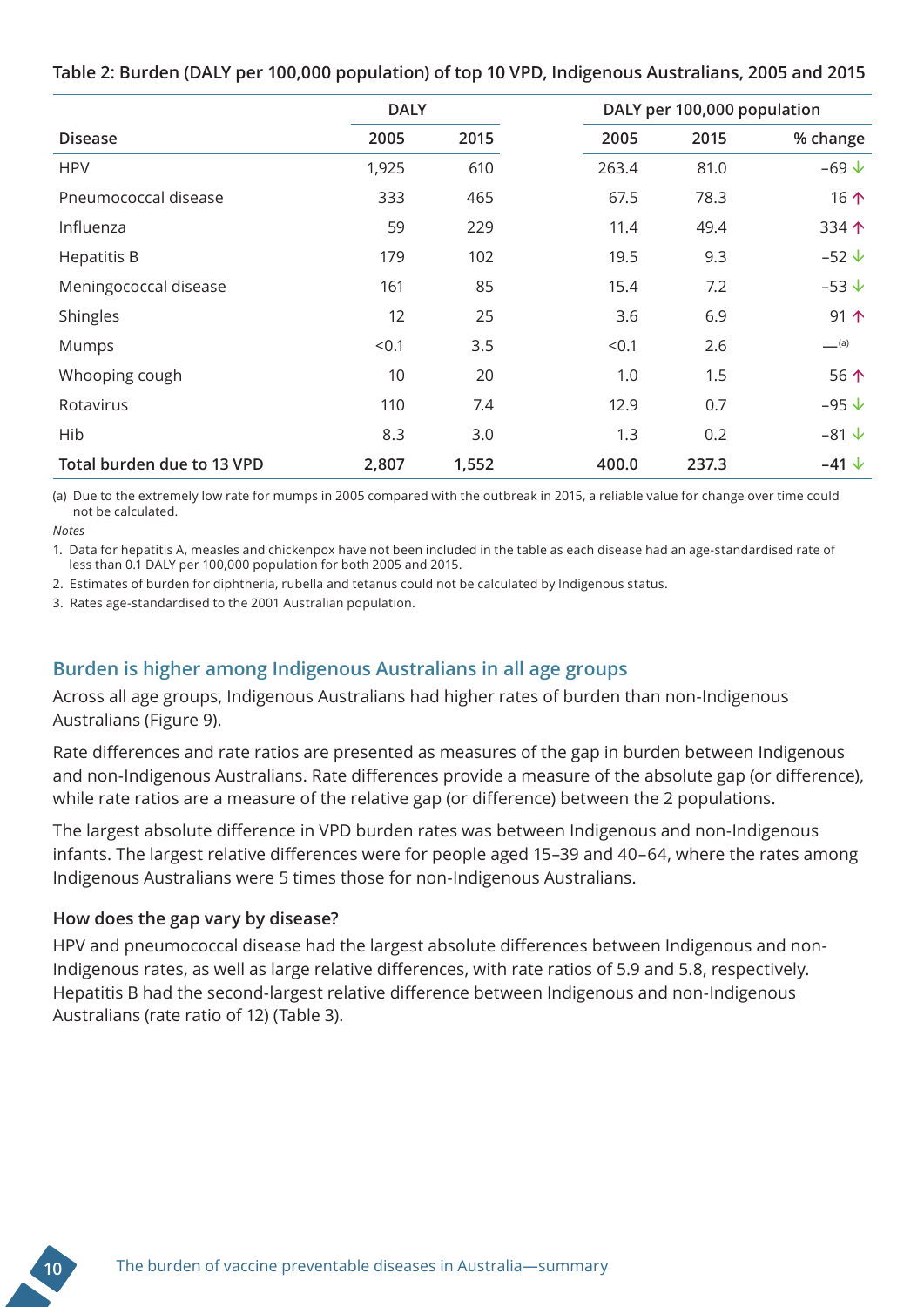#### **Figure 9: Burden rates (DALY per 100,000 population) and rate ratios, by age, Indigenous and non-Indigenous Australians, 2015**



2. 'All ages' rates age-standardised to the 2001 Australian population.

#### **Table 3: Burden, rate ratios and rate differences of top 10 VPD, Indigenous and non-Indigenous Australians, 2015**

|                       | DALY per 100,000 population |                |                     |                 |
|-----------------------|-----------------------------|----------------|---------------------|-----------------|
| <b>Disease</b>        | Indigenous                  | Non-Indigenous | Rate ratio          | Rate difference |
| <b>HPV</b>            | 81.0                        | 13.7           | 5.9                 | 67.3            |
| Pneumococcal disease  | 78.3                        | 13.5           | 5.8                 | 64.7            |
| Influenza             | 49.4                        | 20.6           | 2.4                 | 28.9            |
| <b>Hepatitis B</b>    | 9.3                         | 0.8            | 12.4                | 8.5             |
| Meningococcal disease | 7.2                         | 2.5            | 2.9                 | 4.7             |
| Shingles              | 6.9                         | 4.2            | 1.6                 | 2.7             |
| Mumps                 | 2.6                         | < 0.1          | n.p. <sup>(a)</sup> | 2.6             |
| Whooping cough        | 1.5                         | 1.1            | 1.4                 | 0.4             |
| Rotavirus             | 0.7                         | 0.3            | 2.5                 | 0.4             |
| Hib                   | 0.2                         | < 0.1          | 5.3                 | 0.2             |
| Total for 13 VPD      | 237.3                       | 57.3           | 4.1                 | 180.0           |

(a) A reliable rate ratio for mumps could not be calculated due to the very low rate of burden in the non-Indigenous population. *Notes* 

1. The burden for hepatitis A, measles and chickenpox among Indigenous Australians in 2015 was less than 0.1 DALY per 100,000 population.

2. Rates age-standardised to the 2001 Australian population.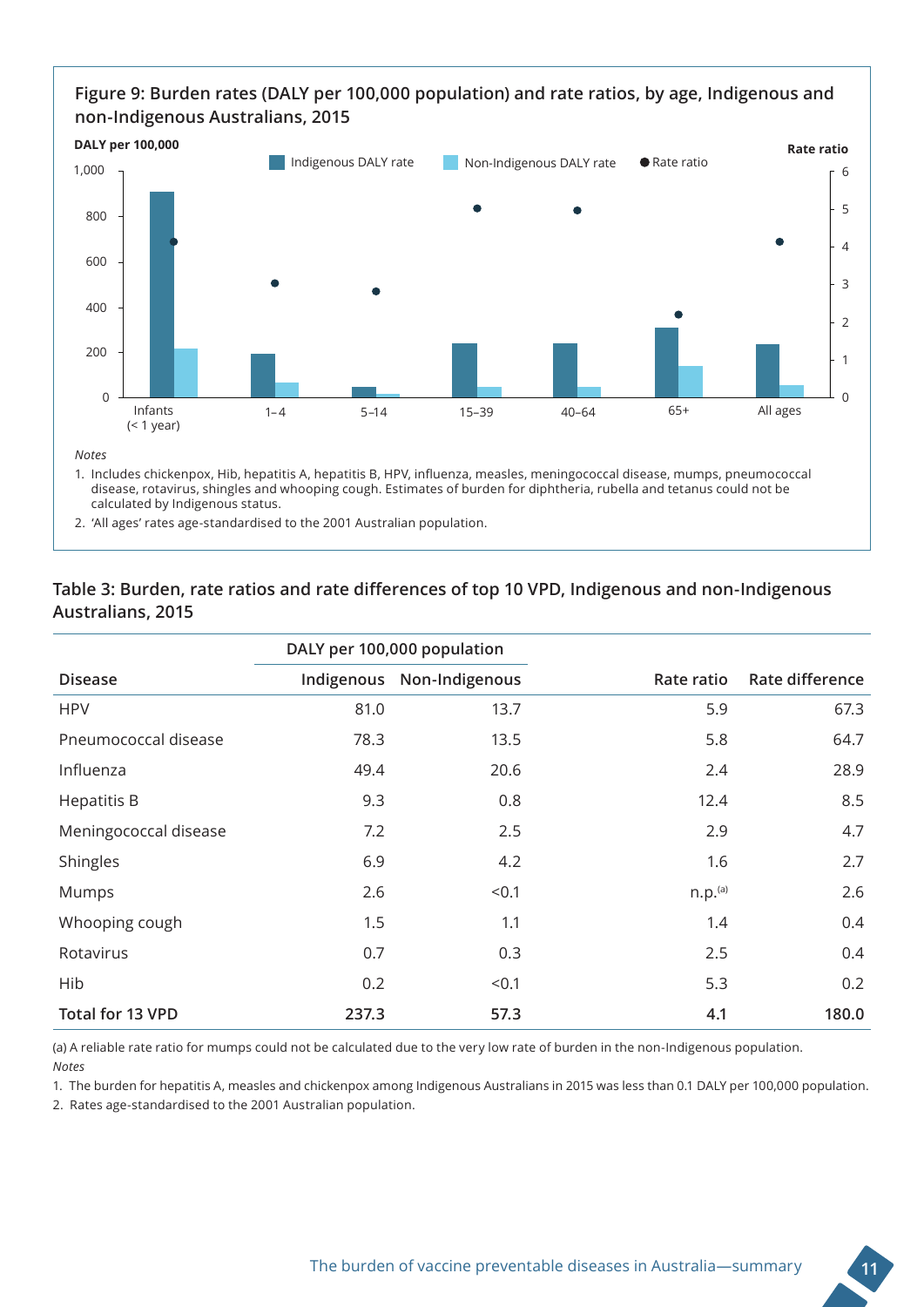### **Discussion**

Of the diseases included in the BVPD study, influenza was the largest overall contributor to burden in 2015. A particularly high number of influenza cases were notified in the 3-year period 2014–2016, and more than twice the number of deaths than in the periods 2011–2013 and 2008–2010. Heightened awareness and an increased propensity for testing caused some of this increase, meaning that influenza cases and deaths are more likely to be identified. It is difficult to determine, though, how much of the increase in reported influenza cases is due to increased awareness and testing and how much is due to an increase in the number of cases occurring.

Invasive pneumococcal disease was the second largest contributor to the total burden, accounting for just under one-quarter (24%) of total DALY in 2015. It has a relatively high case-fatality rate, with more than 80% of the total pneumococcal disease burden attributed to fatal burden. Most of the remaining burden was the non-fatal burden associated with long-term effects of bacterial meningitis.

The next greatest contributor was HPV, which also accounted for just under one-quarter (24%) of the total DALY. HPV infection is generally asymptomatic, with only certain HPV types causing genital warts. The majority of the HPV burden results from the potential long-term outcome of developing cervical cancer; although only a small proportion of infections progress to cancer, the large number of cases (estimated at 291,000 in 2015), and the severity of the outcome, result in a relatively high number of DALY at a population level.

The burden of disease was noticeably small (fewer than 20 DALY) for a number of diseases for which vaccines have been widely available for many years, such as diphtheria, measles and rubella. The latter 2 diseases have been declared eliminated in Australia. The remaining burden of these diseases relates mostly to infections acquired overseas and carried back to Australia, showing the importance of maintaining high levels of vaccination coverage within the Australian population to avoid increases in burden in the future.

#### **What is the impact of vaccination?**

The BVPD study has shown a reduction in the burden for a number of diseases that have been added to Australia's NIP schedule during the past 20 years, such as chickenpox, hepatitis A, hepatitis B, HPV, meningococcal disease, pneumococcal disease and rotavirus. The introduction of vaccines appears to have reduced both the number of cases and the overall burden associated with these diseases (Table 4).

|                          |                                                                                 |         | Number of cases |                       |      | DALY per 100,000 population |                          |
|--------------------------|---------------------------------------------------------------------------------|---------|-----------------|-----------------------|------|-----------------------------|--------------------------|
| <b>Disease</b>           | Year widespread<br>vaccination introduced                                       | 2005    | 2015            | $\%$<br>change        | 2005 | 2015                        | %<br>change              |
| Rotavirus                | 2007                                                                            | 241,000 | 47,700          | $-80 \sqrt$           | 1.9  | 0.3                         | $-85 \vee$               |
| Chickenpox               | 2005                                                                            | 95,200  | 55,300          | $-42 \sqrt{ }$        | 1.7  | 0.4                         | $-75 \n\vee$             |
| <b>HPV</b>               | 2007 for girls, 2013 for boys                                                   | 545,600 | 291,000         | $-47 \; \downarrow$   | 48.2 | 15.8                        | $-67 \text{V}$           |
| Pneumococcal<br>disease  | 2001 for at-risk infants,<br>2005 for all infants and<br>those aged 65 and over | 1,824   | 1,576           | $-14 \sqrt$           | 20.4 | 15.1                        | $-26\sqrt{ }$            |
| Hepatitis A              | 2005                                                                            | 1,200   | 720             | $-40 \sqrt$           | 0.4  | < 0.1                       | $-75 \text{ }\downarrow$ |
| <b>Hepatitis B</b>       | Early 1980s for at-risk<br>groups, 2000 for all infants                         | 580     | 340             | $-41 \nightharpoonup$ | 2.1  | 1.2                         | $-44 \sqrt$              |
| Meningococcal<br>disease | 2003                                                                            | 369     | 201             | $-46\sqrt{ }$         | 6.5  | 2.7                         | $-58 \text{ V}$          |

#### **Table 4: Number of cases and burden (DALY per 100,000 population) due to selected VPD, Australia, 2005 and 2015**

*Note:* Rates age-standardised to the 2001 Australian population.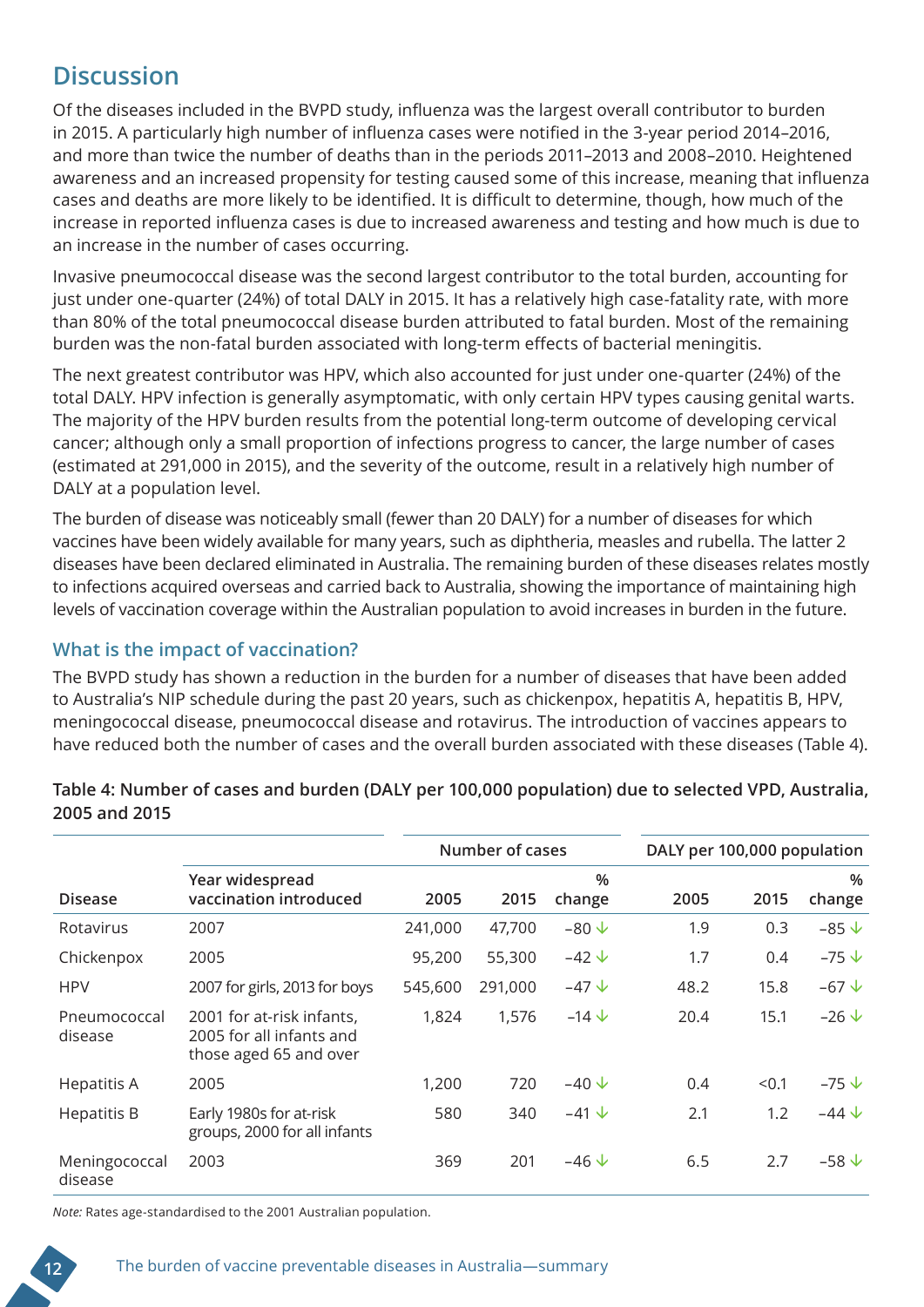Historical data show the impact of long-term widespread vaccination in Australia. Diseases such as diphtheria (widespread vaccination introduced in 1932), tetanus (1953) and Hib (1991) appear to be well controlled and have remained at low levels over recent decades.

The burden of diphtheria in Australia in 1930 was estimated at almost 76,000 DALY. This burden resulted from almost 12,000 cases and around 400 deaths, mostly in children. By 2015, the burden of diphtheria was estimated to be fewer than 15 DALY, occurring in adults and mostly related to infections acquired overseas.

> **DIPHTHERIA in 1930** 11,894 cases, 403 deaths **75,986 DALY**

annual average 4 cases, 0.2 deaths

**DIPHTHERIA in 2015**

**14.9 DALY**

The burden of tetanus also decreased dramatically after widespread vaccination was introduced in the 1950s. In 1954, the estimated burden was 3,490 DALY (almost entirely attributed to fatal cases, and mostly in children) compared with 14 DALY in 2015. Although there are still a few cases each year, there are few deaths, and those that do occur are among older people who may have been vaccinated many years previously, if at all.

> **TETANUS in 1954** 77 cases, 53 deaths **3,490 DALY**

**TETANUS in 2015** annual average 10 cases, 1 death **14.2 DALY**

Similarly, the burden associated with Hib in 1991 was estimated at 1,833 DALY, mostly among infants and young children. By 2015, the burden had decreased to 13 DALY. In the late 1980s, Hib was the predominant cause of bacterial meningitis in Australia, accounting for up to 70% of cases. An estimated 40–50% of children with Hib developed meningitis, with the subsequent long-term complications affecting cognition, hearing, vision and other functions (Hanna & Wild 1991; McIntyre et al. 1991, 1993; Thomas 1992). The number of Hib cases in Australia declined substantially after vaccination of infants under the NIP began in 1993.

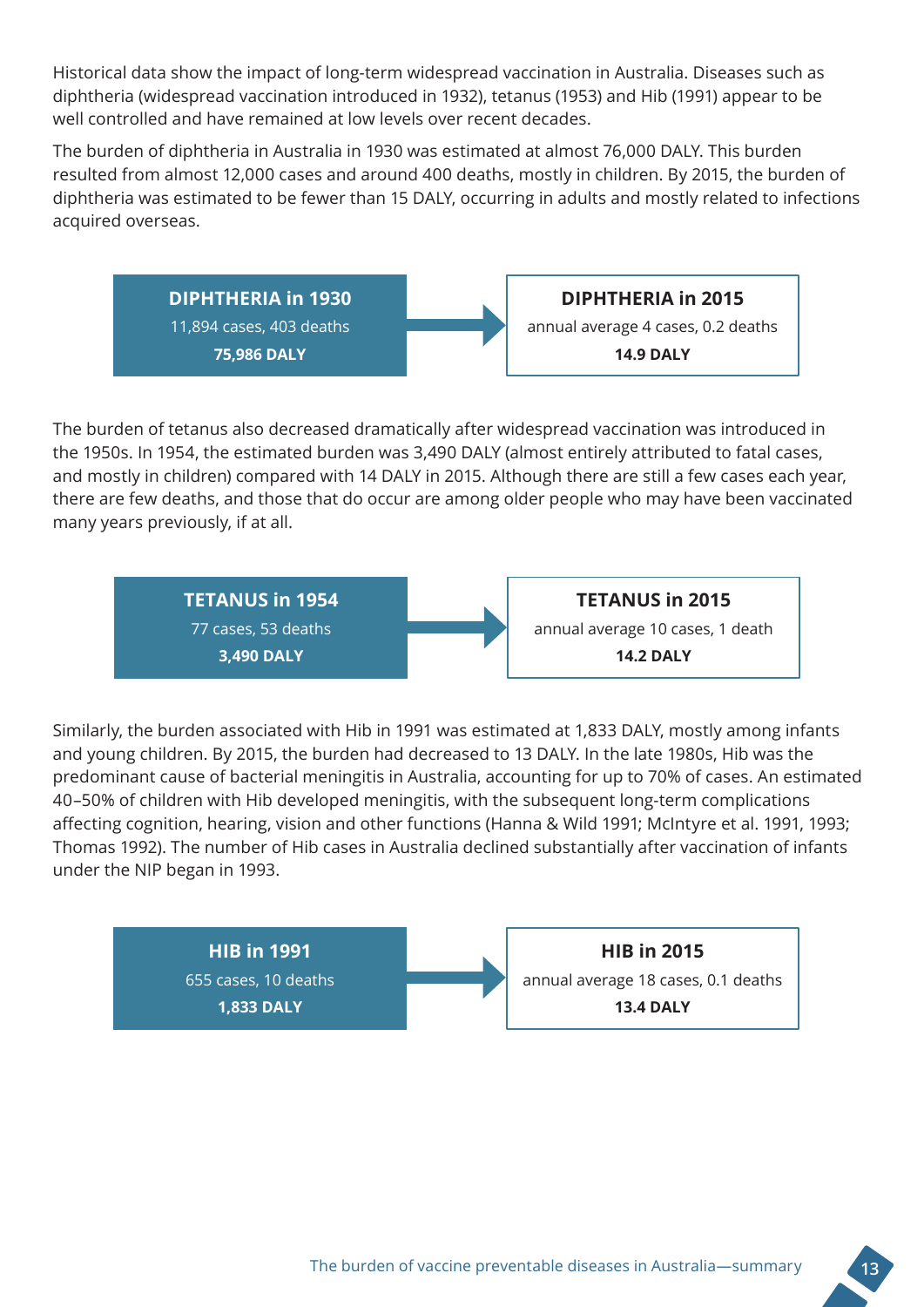#### **How does the BVPD study compare with others?**

Two main methods are generally used in burden of disease studies: incidence-based or hybrid modelling (see Glossary). The BVPD study used an incidence-based methodology; the ABDS used hybrid modelling. Although the results of the 2 studies are not strictly comparable, it is useful to consider them and understand the reasons for any differences.

#### **Australian Burden of Disease Study 2015**

HPV was not a stand-alone disease in the ABDS; instead, the burden due to HPV was captured under 'other reproductive conditions' (for genital warts and cervical abnormalities) and 'cervical cancer'. The remaining VPD were included in both studies as stand-alone diseases.

Excluding HPV, the overall VPD burden was 15% higher in the BVPD study than in the ABDS 2015. The same 5 diseases accounted for 95% of the VPD burden in both studies, although the positions within the top 5 differed. Influenza was the top ranked VPD in both studies, accounting for just over half of the VPD burden (53%) in the ABDS and just under half (47%) in the BVPD study. Pneumococcal disease was the second highest ranked disease in the BVPD study, but fourth in the ABDS 2015 (Figure 10).



**Figure 10: Contribution of total VPD burden excluding HPV, top 5 VPD, BVPD study and ABDS, 2015 (%)**

The burden estimates for influenza, whooping cough and mumps were similar across the 2 studies. These are all acute infections, with no or very rare long-term complications. However, the BVPD study estimated a smaller burden than the ABDS 2015 for hepatitis A, hepatitis B, rotavirus, rubella and shingles and a larger burden for chickenpox, diphtheria, Hib, measles, meningococcal disease, pneumococcal disease and tetanus.

Apart from the differences that result from including long-term complications in the BVPD study, many of the remaining differences between the studies are due to the methods and availability of data sources used to derive input data. For example, to estimate case numbers, the BVPD study used averages from a number of years of notifications, hospitalisation and deaths data, whereas the ABDS used data only for 2015 (see AIHW 2019b for more information).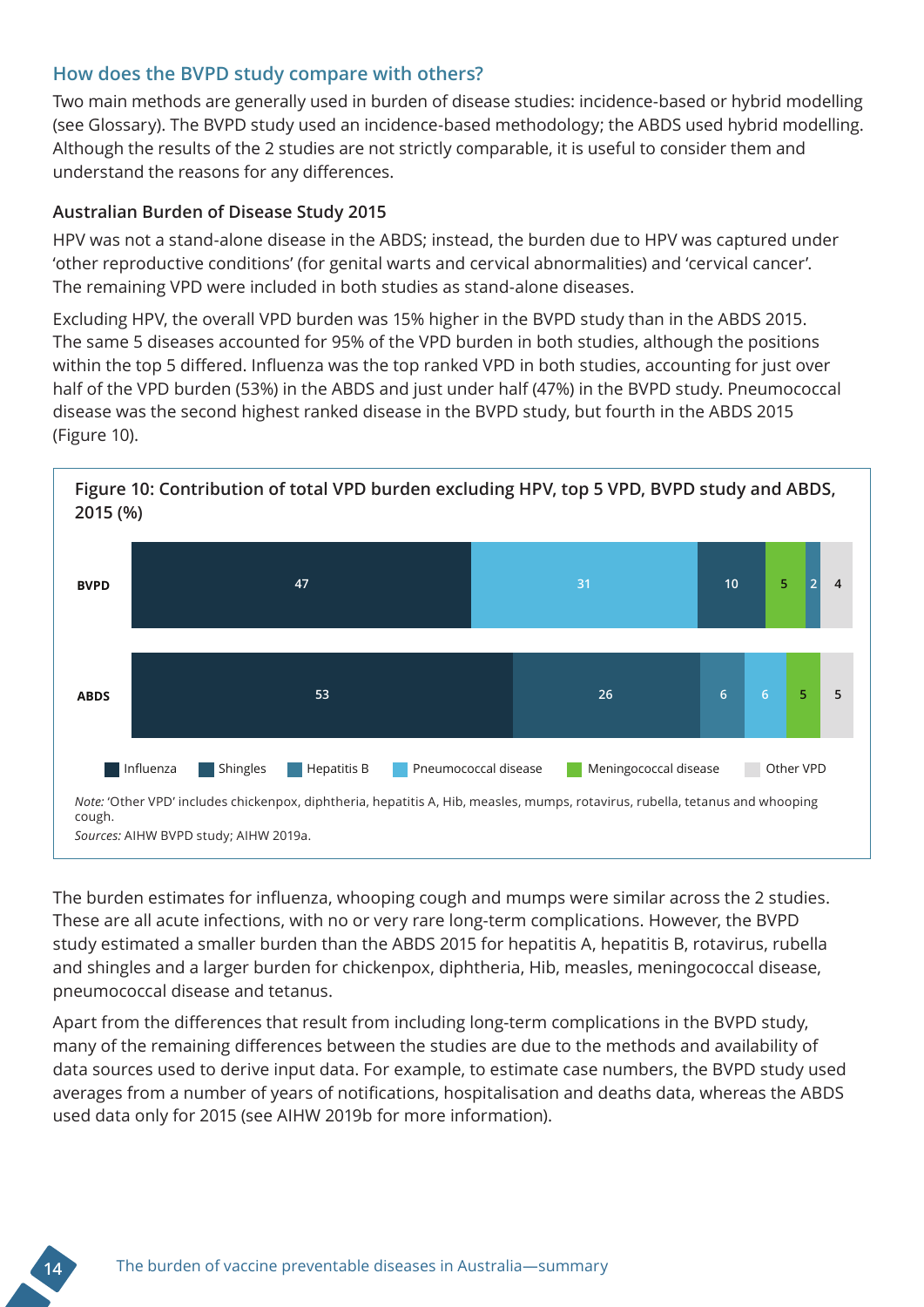#### **International studies**

The Burden of Communicable Diseases in Europe (BCoDE) and the Ontario Burden of Infectious Disease Study (ONBOIDS) also used incidence-based methods to derive estimates.

Influenza and pneumococcal disease both appear in the top 5 ranked diseases in all 3 incidence-based studies (Table 5). Hepatitis B and Hib appear among the top 5 ranked diseases in both the BCoDE and ONBOIDS, but not in the BVPD study.

Infant vaccination for hepatitis B was rolled out nationally in Australia in 2000. Since then, the number of new hepatitis B infections acquired in Australia has fallen dramatically, resulting in decreased burden. Most newly diagnosed chronic hepatitis B cases in Australia are now the result of infections acquired overseas, particularly in high-prevalence countries.

As noted earlier, Hib has been considerably less common in Australia since vaccination was introduced in 1993, with a substantial reduction in the number of cases and burden. In 2015, an estimated 72% of Canadian children aged 2 were fully vaccinated against Hib (Public Health Agency of Canada 2017) compared with around 90% of Australian 2-year-olds (Department of Health 2019).

#### **Table 5: Comparison of the top 5 VPD in selected incidence-based burden of disease studies**

| Ranking | <b>BVPD (Australia)</b> | <b>BCoDE</b> (Europe) | <b>ONBOIDS (Canada)</b> |
|---------|-------------------------|-----------------------|-------------------------|
|         | Influenza               | Influenza             | Pneumococcal disease    |
|         | Pneumococcal disease    | Pneumococcal disease  | $HPV^{(a)}$             |
|         | <b>HPV</b>              | Hepatitis B           | <b>Hepatitis B</b>      |
| 4       | Shingles                | Hib                   | Influenza               |
|         | Meningococcal disease   | Whooping cough        | Hib                     |

(a) The ONBOIDS used prevalent cases of HPV-related cancers to measure the burden.

*Note:* HPV was not included in the list of diseases for the BCoDE study.

*Sources:* AIHW BVPD study (for BVPD); Cassini et al. 2018 (for BCoDE); Kwong et al. 2012 (for ONBOIDS).

### **More information**

For more information, see *The burden of vaccine preventable diseases in Australia* (AIHW 2019b) as well as additional resources on the Australian Institute of Health and Welfare (AIHW) website at: https://www.aihw.gov.au/reports-data/health-welfare-services/immunisation/overview.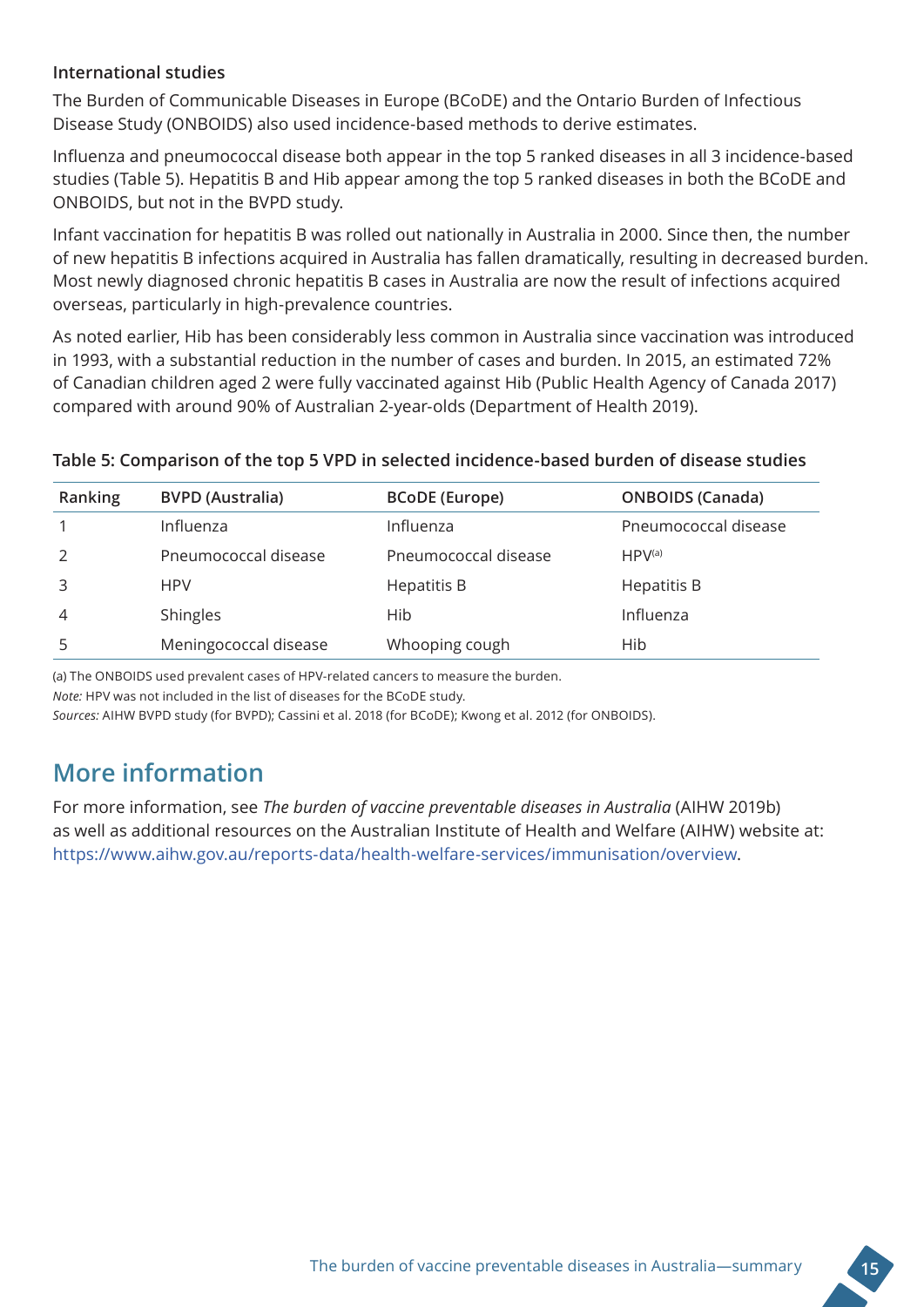### **Acknowledgments**

The Burden of Vaccine Preventable Diseases in Australia study (BVPD study) was undertaken—and this report written—by members of the Indigenous Burden of Disease Unit at the Australian Institute of Health and Welfare (AIHW); namely, Patiyan Andersson, Tracy Dixon, Lucas Mills and Nancy Stace-Winkles. Thanks to Fadwa Al-Yaman, Eleanor Bateman and the Authoring Support team of Karen Hobson and Elizabeth Ingram for their advice and assistance.

The Department of Health's Immunisation Branch funded the BVPD study and its Office of Health Protection provided data from the National Notifiable Diseases Surveillance System for this analysis.

The authors acknowledge the Communicable Diseases Network Australia, the work of public health officers involved in collecting surveillance data at the jurisdictional level, state and territory public health communicable disease surveillance managers and data managers, as well as public and private laboratories that support laboratory surveillance of communicable diseases in Australia.

The Family Medicine Research Centre provided data from the Bettering the Evaluation and Care of Health study of general practitioner activity. The authors thank Christopher Harrison for expert advice on these data.

We also thank Jennifer MacLachlan and Karen McCulloch of the Doherty Institute for Infection and Immunity for their insightful methodological advice on hepatitis B estimates. As well, we acknowledge helpful comments from members of the Department of Health.

The BVPD study was conducted under the guidance of an Expert Advisory Group whose members are Stephen Lambert (Chair), Frank Beard, Katherine Gibney, Martyn Kirk, Kate Pennington, Masha Somi and James Ward. We also acknowledge the input of additional and previous Department of Health representatives, including Christina Bareja, Anna Glynn-Robinson, Sarah Norris and Hope Peisley.

# **Abbreviations**

| ABDS           | Australian Burden of Disease Study                  |
|----------------|-----------------------------------------------------|
| AIHW           | Australian Institute of Health and Welfare          |
| <b>BCoDE</b>   | Burden of Communicable Diseases in Europe           |
| <b>BVPD</b>    | Burden of Vaccine Preventable Diseases in Australia |
| <b>DALY</b>    | disability-adjusted life years                      |
| Hib            | Haemophilus influenzae type b                       |
| <b>HPV</b>     | Human papillomavirus                                |
| <b>NIP</b>     | National Immunisation Program                       |
| <b>ONBOIDS</b> | Ontario Burden of Infectious Disease Study          |
| <b>VPD</b>     | vaccine preventable diseases                        |
| <b>WHO</b>     | World Health Organization                           |
| <b>YLD</b>     | years of life lost due to disability                |
| YLL            | years of life lost due to premature death           |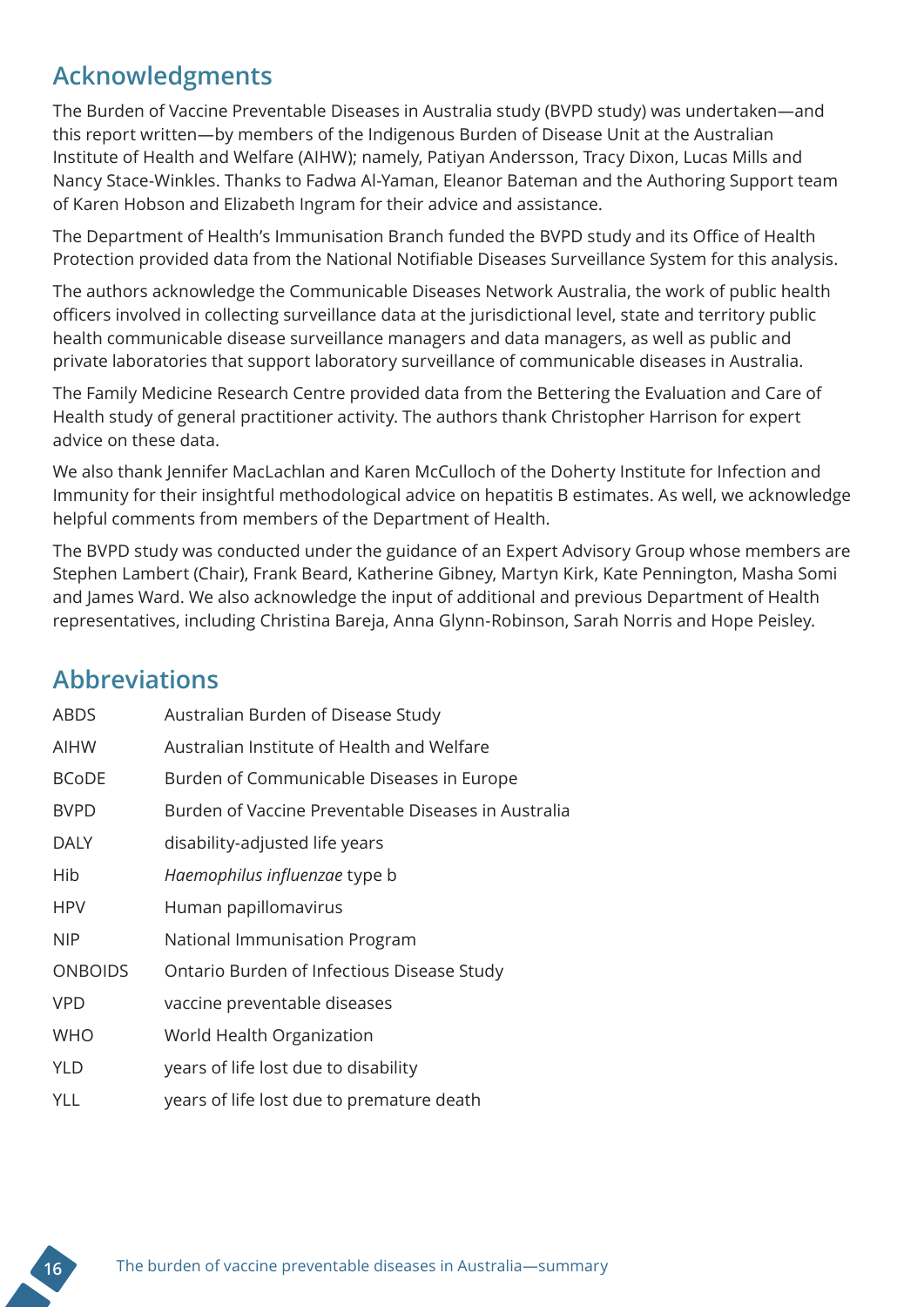### **Glossary**

**age-standardised rate:** A rate that takes into account the age structure of the population.

**disability-adjusted life years (DALY):** A measure of healthy life lost, either through premature death or living with disability due to illness or injury. Often used synonymously with health loss.

**fatal burden:** The burden from dying prematurely as measured by years of life lost. Often used synonymously with **years of life lost**, and also referred to as 'life lost'.

**hybrid modelling:** A methodology that takes into account the current burden of all cases existing in the reference year, regardless of when the case was first diagnosed. This methodology assigns the burden due to long-term disabilities to the body system affected (for example, hearing, vision or mental/behavioural disorders) rather than to the originating condition.

**incidence:** The number of new cases (of an illness or injury) that occur during a given period.

**incidence-based modelling:** A methodology that reflects the burden of all new cases of disease that occur in the reference year and the immediate and future consequences (including death) of those cases. The incidence-based model does not include the burden due to cases already diagnosed in previous years.

**non-fatal burden:** The burden from living with ill-health as measured by years lived with disability. Often used synonymously with **years lived with disability**.

**rate difference:** A measure of the absolute gap between 2 population groups. A rate difference shows the difference between one rate and another.

**rate ratio:** A measure of the relative gap between 2 population groups. A rate ratio shows how many times one rate of burden is relative to another.

**years lived with disability (YLD):** The number of years of what could have been a healthy life that were instead spent in states of less than full health. YLD represent non-fatal burden.

**years of life lost (YLL):** The number of years of life lost due to premature death, defined as dying before the ideal life span. YLL represent fatal burden.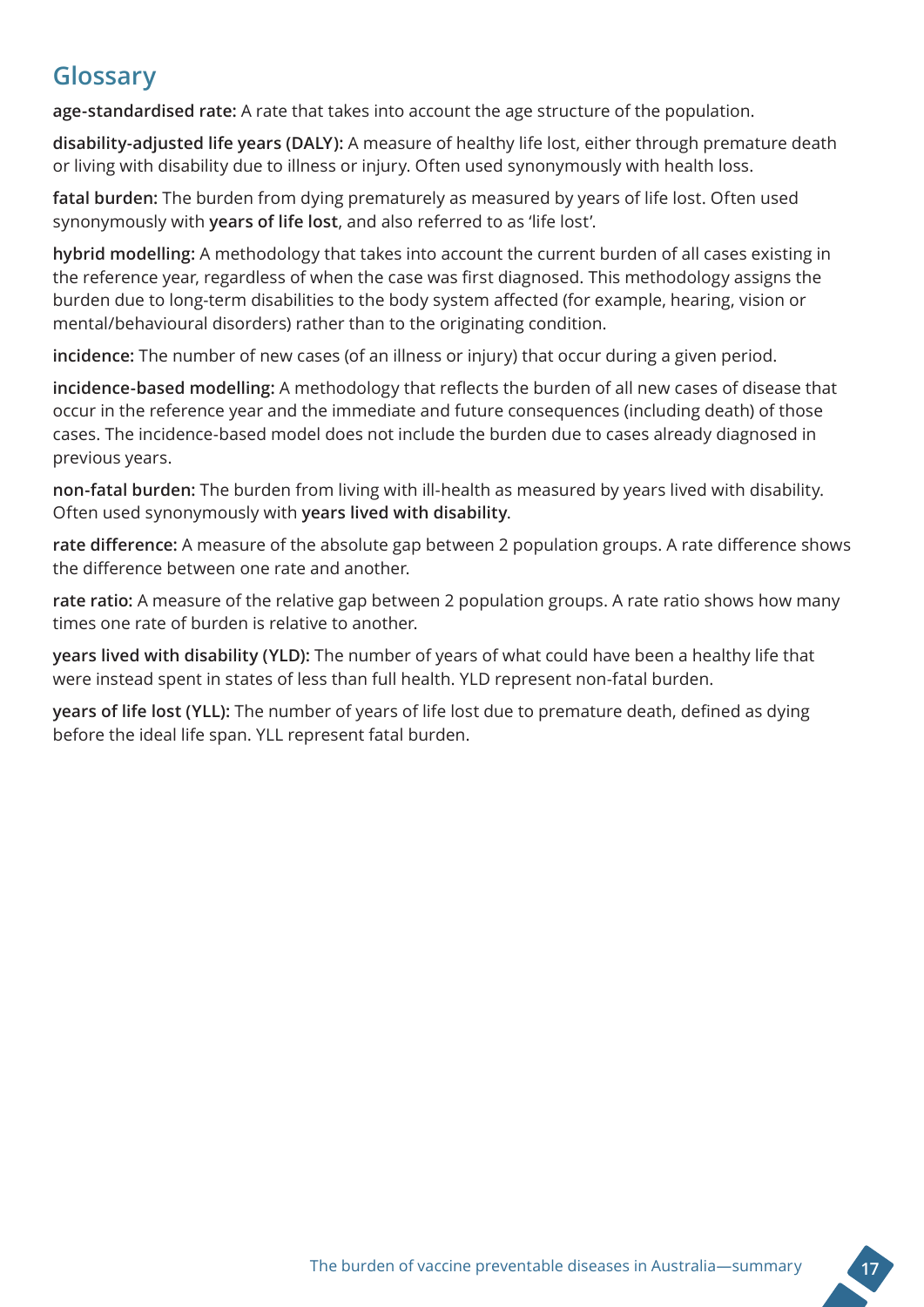### **References**

AIHW (Australian Institute of Health and Welfare) 2016. Australian Burden of Disease Study: impact and causes of illness and death in Australia 2011. Australian Burden of Disease Study series no. 3. Cat. no. BOD 4. Canberra: AIHW.

AIHW 2019a. Australian Burden of Disease Study: impact and causes of illness and death in Australia 2015. Australian Burden of Disease series no. 19. Cat. no. BOD 22. Canberra: AIHW.

AIHW 2019b. The burden of vaccine preventable diseases in Australia. Cat. no. PHE 263. Canberra: AIHW.

Cassini A, Colzani E, Pini A, Mangen M, Plass D, McDonald S et al. 2018. Impact of infectious diseases on population health using incidence-based disability-adjusted life years (DALYs): results from the Burden of Communicable Diseases in Europe study, European Union and European Economic Area countries, 2009 to 2013. Eurosurveillance 23:17–36.

Department of Health 2019. Historical coverage data tables for all children. Canberra: Department of Health. Viewed 30 April 2019, <https://www.health.gov.au/health-topics/immunisation/childhoodimmunisation-coverage/historical-coverage-data-tables-for-all-childrenh>.

Hanna J & Wild B 1991. Bacterial meningitis in children under five years of age in Western Australia. Medical Journal of Australia 155(3):160–4.

Kwong JC, Ratnasingham S, Campitelli MA, Daneman N, Deeks SL, Manuel DG et al. 2012. The impact of infection on population health: results of the Ontario Burden of Infectious Diseases Study. PLOS One. 7(9):e44103.

McIntyre P, Jepson R, Leeder S & Irwig L 1993. The outcome of childhood haemophilus influenzae meningitis: a population based study. Medical Journal of Australia 159(11–12): 766–72.

McIntyre P, Leeder S & Irwig L 1991. Invasive haemophilus influenzae type b disease in Sydney children 1985–1987: a population-based study. Medical Journal of Australia 154(12):832–7.

Public Health Agency of Canada 2017. Vaccine preventable disease surveillance report to December 31, 2015. Ottawa, Canada: Public Health Agency of Canada.

Thomas D 1992. Outcome of paediatric bacterial meningitis 1979–1989. Medical Journal of Australia 157(8):519–20.

WHO (World Health Organization) 2013. Global Vaccine Action Plan 2011–2020. Geneva, Switzerland: WHO.